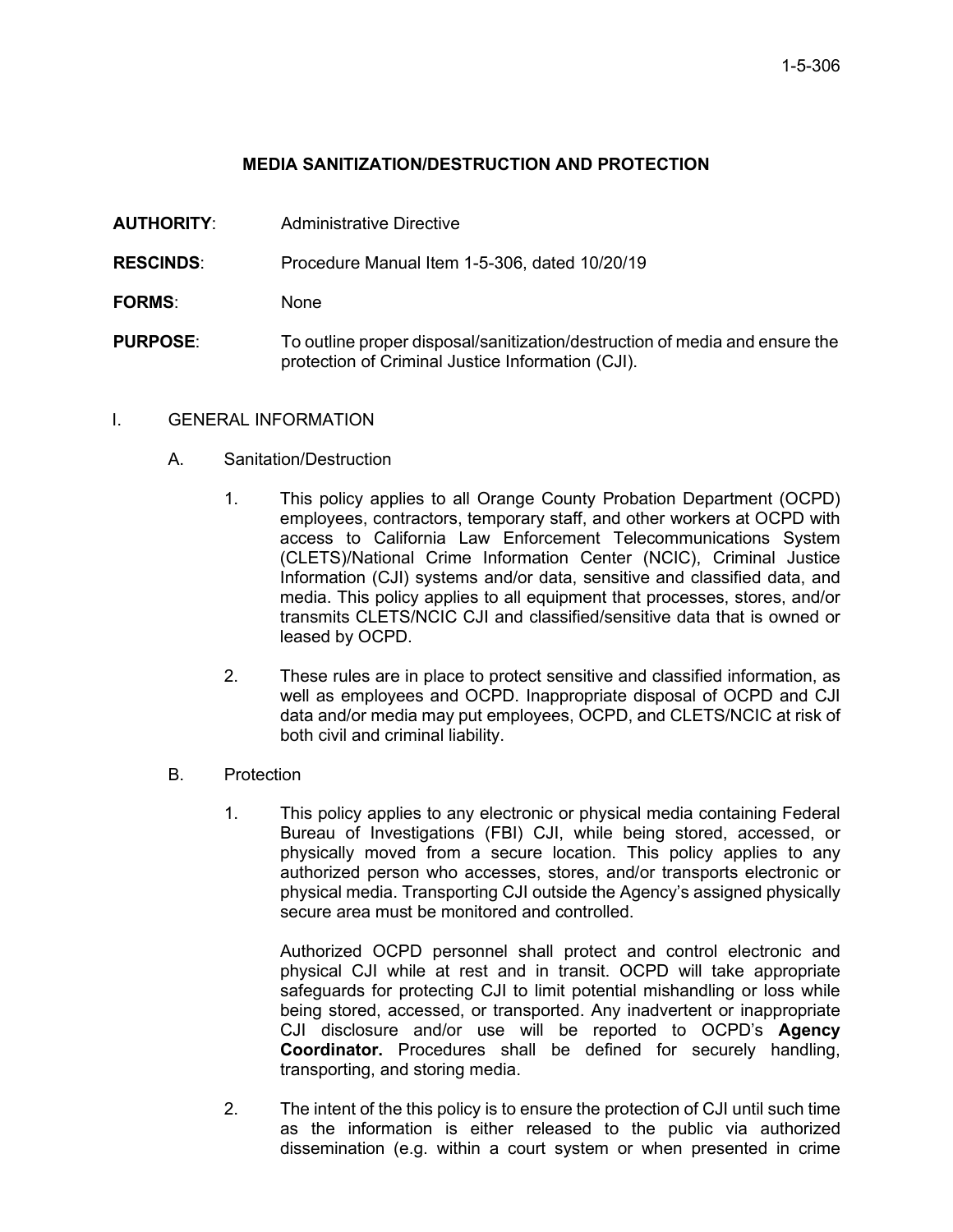reports data), or is purged/destroyed in accordance with applicable record retention rules.

This policy was developed using the FBI's Criminal Justice Information Services (CJIS) Security Policy 5.1. OCPD may complement this policy with a local policy; however, the CJIS Security Policy shall always be the minimum standard. The local policy may augment, or increase the standards, but shall not detract from the CJIS Security Policy standards.

3. Controls shall be in place to protect electronic and physical media containing CJI while in transport (physically moved from one location to another) to prevent inadvertent or inappropriate disclosure and use. "Electronic media" means electronic storage media including memory devices in laptops and computers (hard drives) and any removable, transportable digital memory media, such as magnetic tape or disk, backup medium, optical disk, flash drives, external hard drives, or digital memory card.

## II. PROCEDURE

- A. Sanitation/Destruction
	- 1. When no longer usable, hard drives, diskettes, tape cartridges, compact discs (CDs), ribbons, hard copies, printouts, and other similar items used to process, store, and/or transmit CJI and classified/sensitive data shall be properly disposed of in accordance with measures established by OCPD.
	- 2. Physical media (printouts and other physical media) shall be disposed of by one of the following methods:
		- a. Shredded using OCPD issued crosscut shredders.
		- b. Placed in locked shredding bins for Paper Depot to come on-site and crosscut shred, witnessed by OCPD personnel throughout the entire process.
		- c. Incinerated using OCPD incinerators or witnessed by OCPD personnel on-site at agency or at contractor incineration site, if conducted by non-authorized personnel.
	- 3. Electronic media (hard-drives, tape cartridge, CDs, printer ribbons, flash drives, printer and copier hard-drives, etc.) shall be disposed of by one of the following methods:
		- a. Over writing **–** at least **three (**3**)** times

An effective method of clearing data from magnetic media. As the name implies, overwriting uses a program to write (1s, 0s, or a combination of both) onto the location of the media where the file to be sanitized is located.

b. Degaussing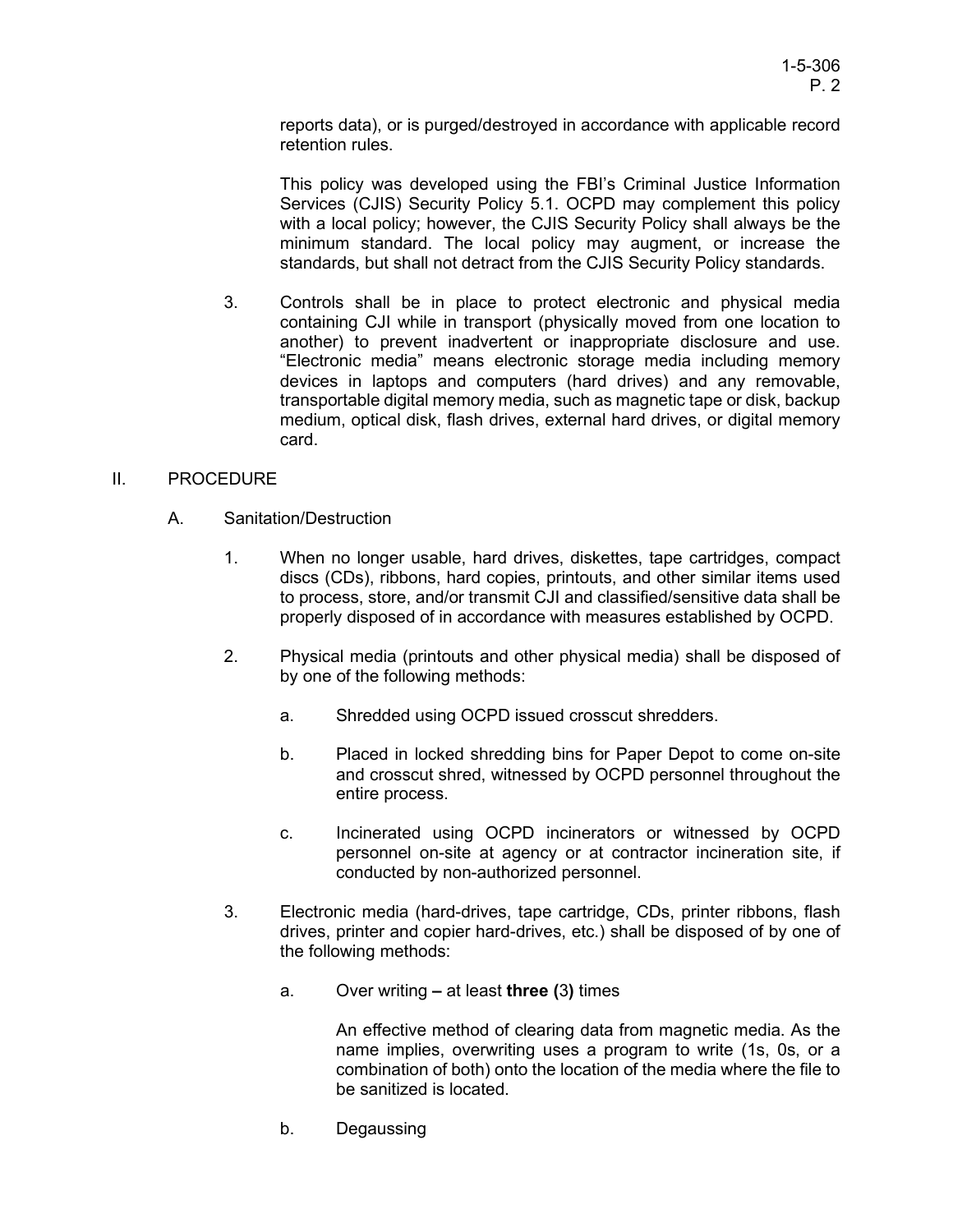A method to magnetically erase data from magnetic media. Two types of degaussing exist: strong magnets and electric degausses. Note that common magnets (e.g., those used to hang a picture on a metal surface) are fairly weak and cannot effectively degauss magnetic media.

c. Destruction

A method of destroying magnetic media. As the name implies, destruction of magnetic media is to physically dismantle by methods of crushing, disassembling, etc., ensuring the platters have been physically destroyed so no data can be pulled.

IT systems that have been used to process, store, or transmit FBI CJI and/or sensitive and classified information shall not be released from OCPD's control until the equipment has been sanitized and all stored information has been cleared using one of the above methods.

- B. Protection
	- 1. Media Storage and Access

To protect CJI, OCPD personnel shall:

- a. Securely store electronic and physical media within a physically secure or controlled area. A secured area includes a locked drawer, cabinet, or room.
- b. Restrict access to electronic and physical media to authorized individuals.
- c. Ensure only authorized users remove printed form or digital media from the CJI.
- d. Physically protect CJI until media end of life. End of life CJI is destroyed or sanitized using approved equipment, techniques, and procedures.
- e. Not utilize any device other than those issued by OCPD to access, process, store, or transmit CJI (see Policy G-12, *Personally Owned Electronic Devices*).
- f. Store all hardcopy CJI printouts maintained by OCPD in a secure area accessible to only those employees whose job function require them to handle such documents.
- g. Safeguard all CJI by OCPD against possible misuse (see PMI 1-4- 207, *Physical Protection of CJI*, and PMI 1-4-208, *CLETS*).
- h. Take appropriate action when in possession of CJI while not in a secure area: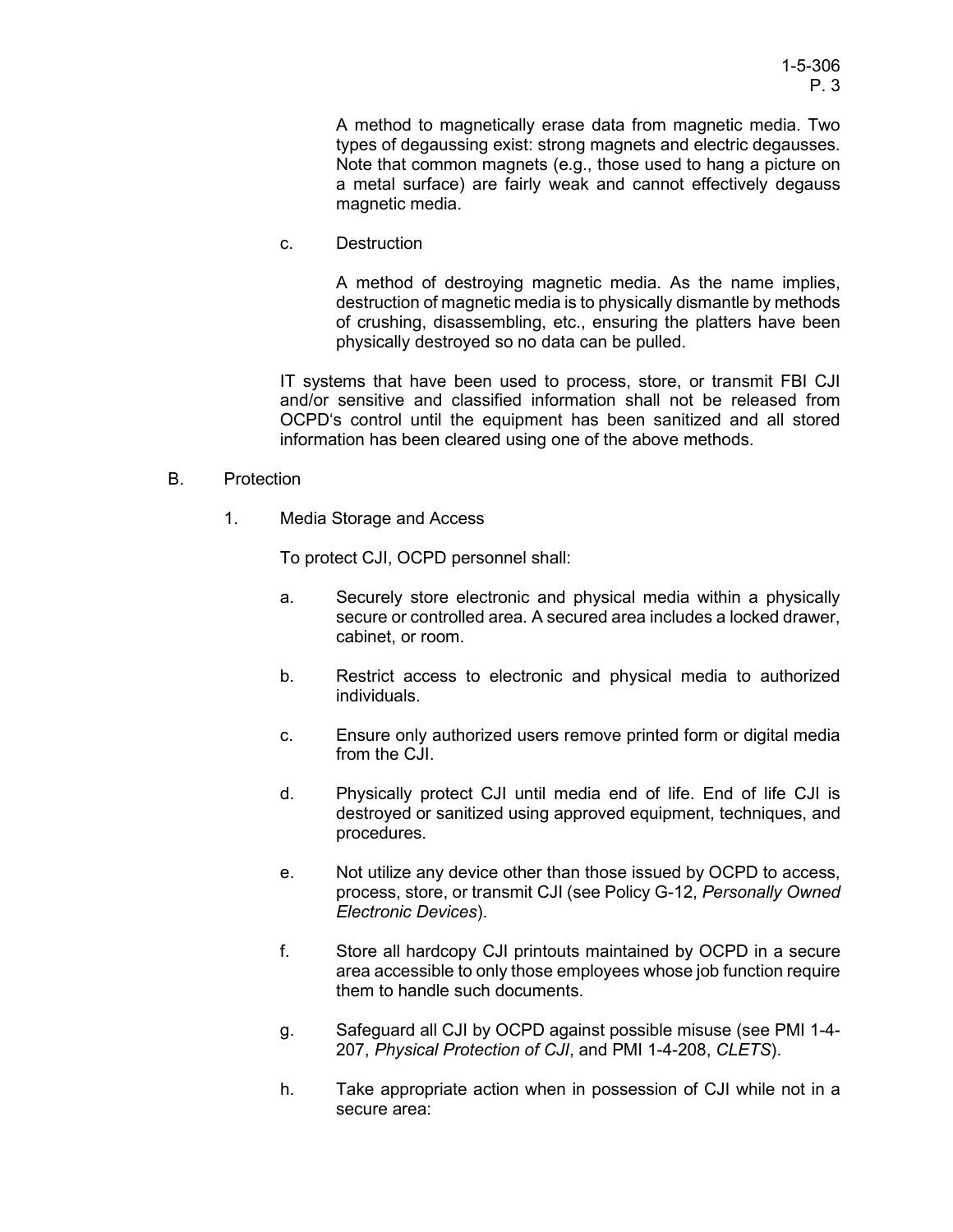- (1) CJI must not leave the employee's immediate control. CJI printouts cannot be left unsupervised while physical controls are not in place.
- (2) Precautions must be taken to obscure CJI from public view, such as use of an opaque file folder or envelope for hardcopy printouts. For electronic devices like laptops, use session lock and/or privacy screens. CJI shall not be left in plain public view. When CJI is electronically transmitted outside the boundary of the physically secure location, the data shall be immediately protected using encryption.
	- (a) When CJI is at rest (i.e. stored electronically) outside the boundary of the physically secure location, the data shall be protected using encryption. Storage devices include external hard drives from computers, printers, and copiers used with CJI. In addition, storage devices include thumb drives, flash drives, back-up tapes, mobile devices, laptops, etc.
	- (b) When encryption is employed, the cryptographic module used shall be certified to meet FIPS 140-2 standards.
- i. Lock or log off computer when not in immediate vicinity of work area to protect CJI. Not all personnel have same CJI access permissions and need to keep CJI protected on a "need-to-know" basis.
- j. Establish appropriate administrative, technical, and physical safeguards to ensure the security and confidentiality of CJI. (see PMI 1-4-207, *Physical Protection of CJI*)
- 2. Media Transport
	- a. Dissemination to another agency is authorized if:
		- (1) The other agency is an authorized recipient of such information and is being serviced by the accessing agency, or
		- (2) The other agency is performing personnel and appointment functions for criminal justice employment applicants.
	- b. OCPD personnel shall:
		- (1) Protect and control electronic and physical media during transport outside of controlled areas.
		- (2) Restrict the pickup, receipt, transfer, and delivery of such media to authorized personnel.
	- c. OCPD personnel will control, protect, and secure electronic and physical media during transport from public disclosure by: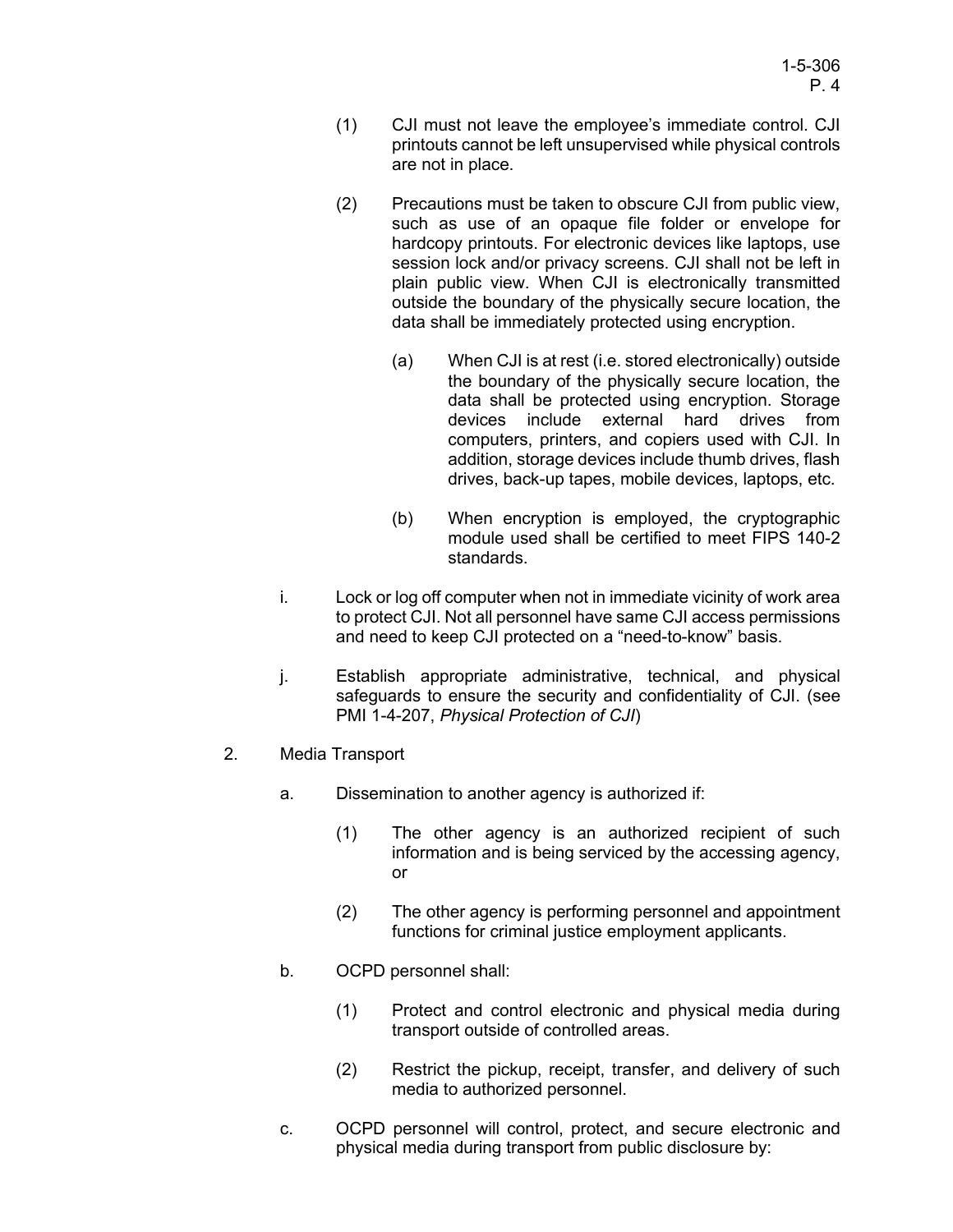- (1) Use of privacy statements in electronic and paper documents.
- (2) Limiting the collection, disclosure, sharing, and use of CJI.
- (3) Following the least privilege and role**-**based rules for allowing access. Limit CJI access to only those people or roles that require access.
- (4) Securing hand carried confidential electronic and paper documents by:
	- (a) Storing CJI in a locked briefcase or lockbox.
	- (b) Only viewing/accessing the CJI electronically or document printouts in a physically secure location by authorized personnel.
	- (c) For hard copy printouts or CJI documents:
		- Package hard copy printouts in such a way as to not have any CJI information viewable.
		- If mailed or shipped, agency must document procedures and only release to authorized individuals. DO NOT MARK THE PACKAGE TO BE MAILED AS "CONFIDENTIAL". Packages containing CJI material are to be sent by method(s) that provide complete shipment tracking and history, and signature confirmation of delivery. (agency discretion)
- (5) Not taking CJI home or when traveling unless authorized by OCPD administrator(s). **A crosscut shredder must be used when** disposing confidential documents, **the shredder must be locked.**
- 3. Breach Notification and Incident Reporting

The **Department** shall promptly report incident information to appropriate authorities. Information security events and weaknesses associated with information systems shall be communicated in a manner allowing timely corrective action to be taken. Incident-related information can be obtained from a variety of sources including, but not limited to, audit monitoring, network monitoring, physical access monitoring, and user/administrator reports.